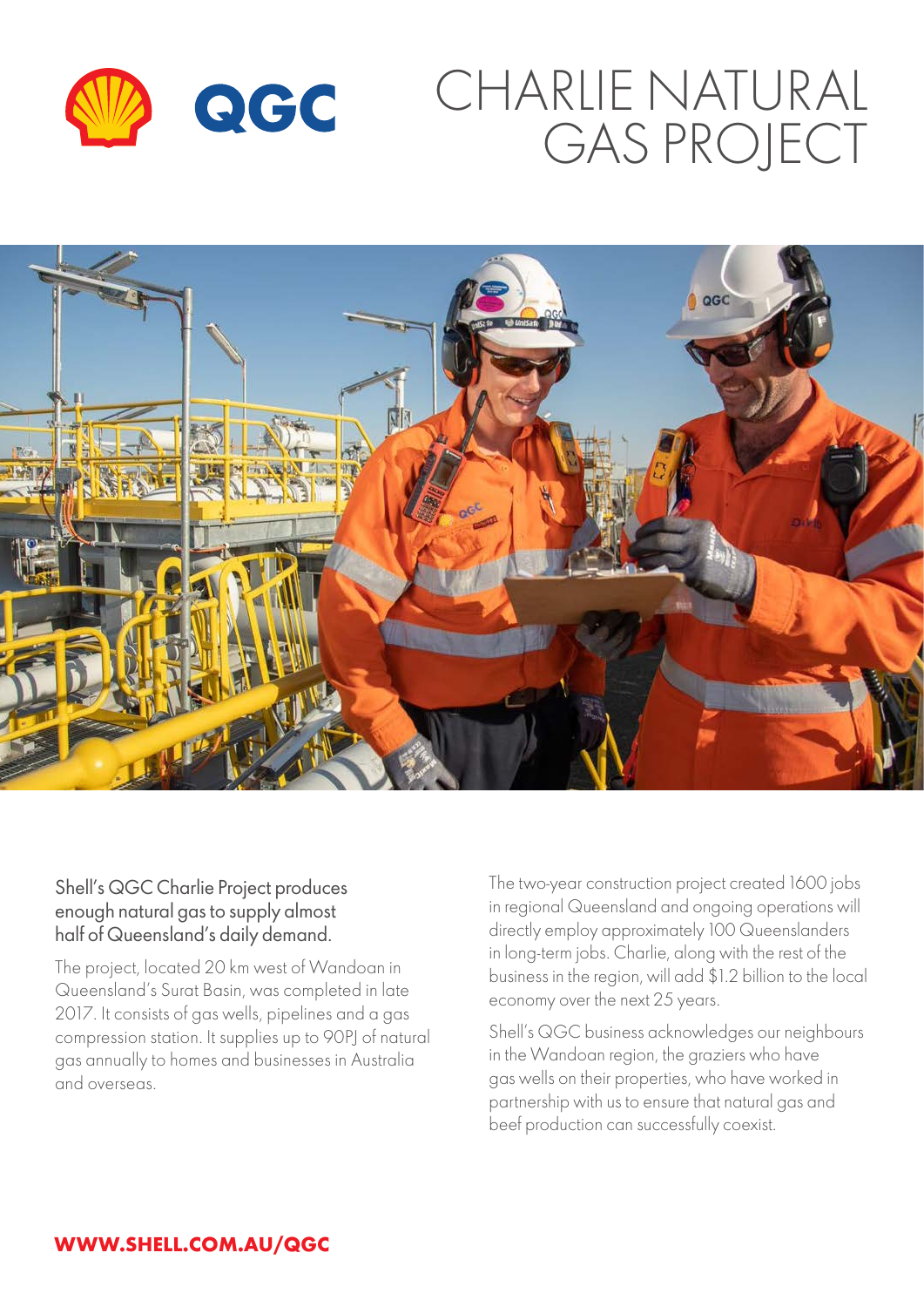### **CHARLIE PROJECT AREA**